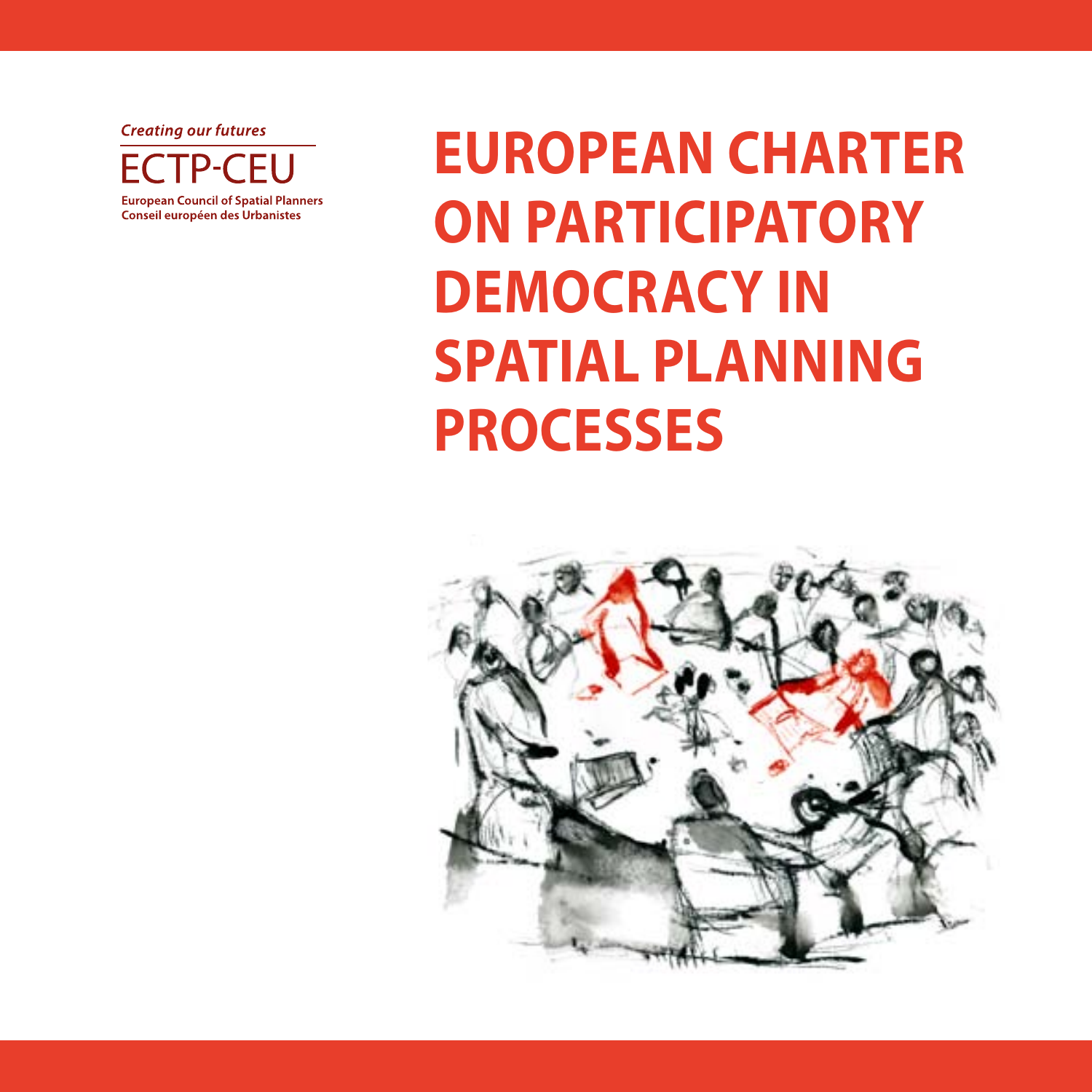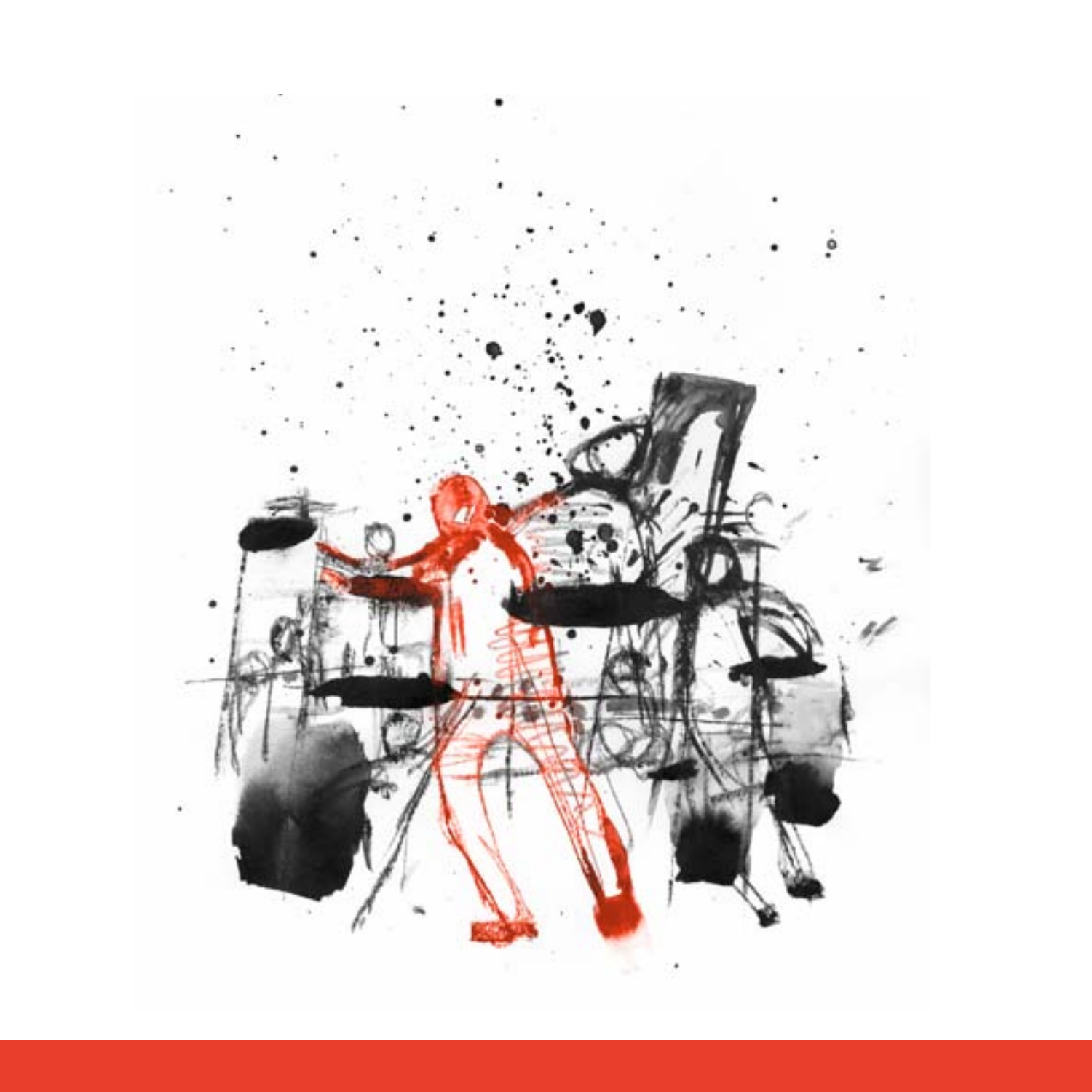Most political decisions have direct or indirect impacts on spatial development, and on the quality of living spaces. The 'common ground' on which our life in society is based is the 'common land' on which we live and where we exercise our rights under, and with a respect for, democracy.

1

*Therefore we must constantly promote and protect our European democratic aspirations, and this is not done by fossilizing them and making them rigid, but by continually revisiting them over time to reinvigorate them with the democratic ethos within which we shape the future development of our nations and local communities.*

Integrated and cohesive cities and regions require cross-cutting policies: in order to find, within the richness of cultural diversity, the strength for a "better living together"; and in order to provide the foundation of social and cultural cohesion necessary for territorial cohesion and economic development.

Culture should be considered as the fourth pillar of sustainability. We therefore have to remember that no planning action is without cultural implications. Information, training and participation are strong culture-related factors.

The involvement of individuals and communities in the definition of their living spaces is therefore critical. The Charter of European Planning highlights its importance to the implementation of true participatory democracy. We, the Spatial Planners of Europe present this **Charter on Participatory Democracy** in spatial planning processes and call for it to be approved and applied to every decision impacting everyday life of people.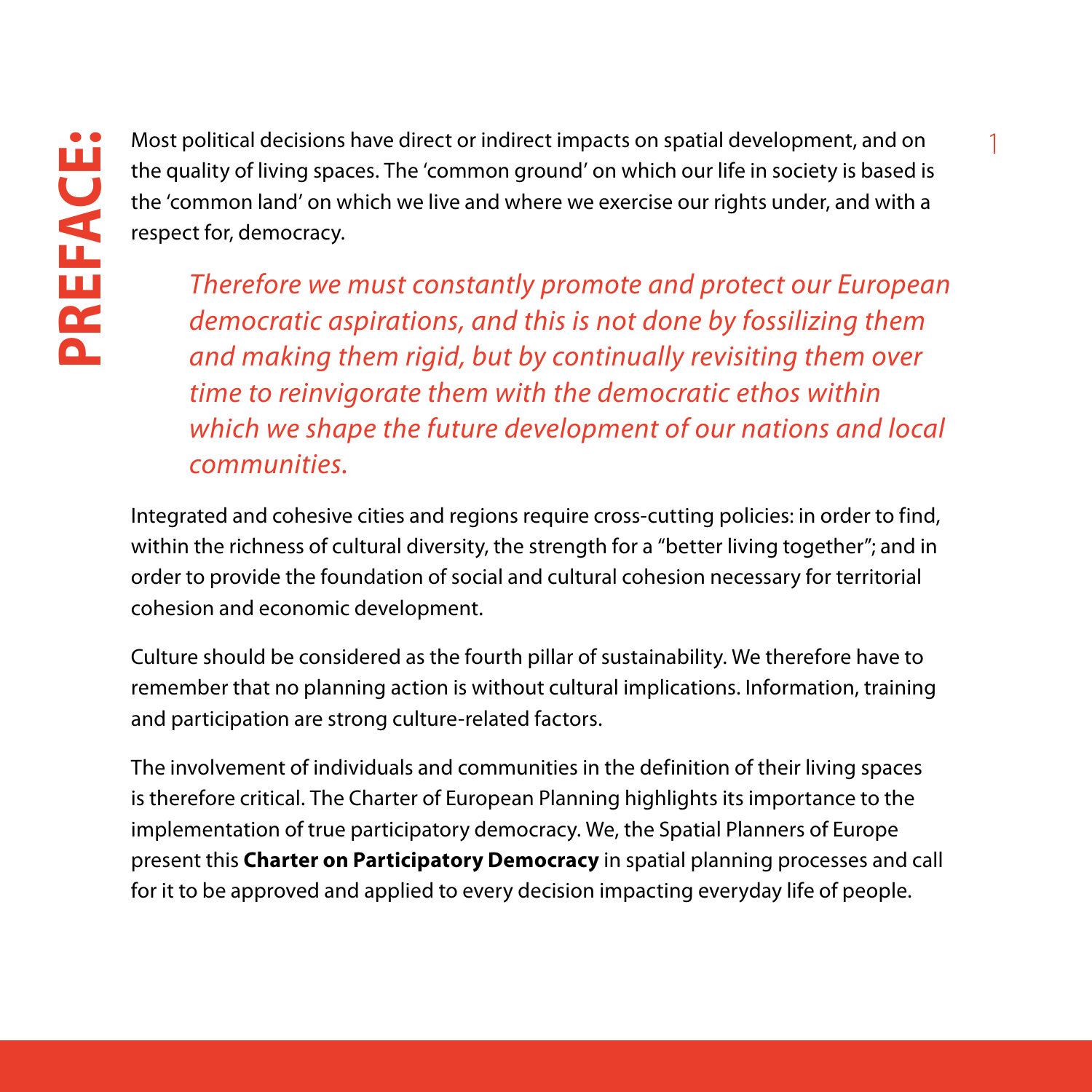**•** Considering that the participation of individuals and communities in public life at all levels - national, regional and local - is part of the core values of Democracy and that the direct involvement of populations, mindful of their civic rights and duties, is the lifeblood of any democratic system;  $\overline{2}$ 

**•** Convinced that local democratic legitimacy is one of the cornerstones of Democracy and that its reinforcement is a key factor in delivering long term economic and social stability;

**•** Convinced that cities and regions are the natural place to exercise Participatory Democracy, in view of the very broad range of topics related to Spatial Planning that have a direct impact on the quality of life of European populations;

**•** Aware from the diagnosis of problems to the setting out of solutions, through single projects, strategic plans and spatial development visions, that any planning process has to be undertaken with the people and not only for the people;

**•** Considering that Planners, as political advisors and mediators as well as designers, are committed to making sure that Participatory Democracy is implemented through complete information and participation of the formulation of solutions in order to reach support and acceptance of planning policies and projects as stated in the Charter of European Planning (ECTP-CEU Barcelona 2013);

**•** Convinced that the quality of living spaces cannot be considered separately from the provision of access to essential services, mobility, particular needs and well-being of all social groups which are also fundamental to ensure the respect of human rights;

**•** Considering that 'living together in diversity' is stated as a priority and fundamental principle of the Council of Europe, and requires consideration of differences and specific needs;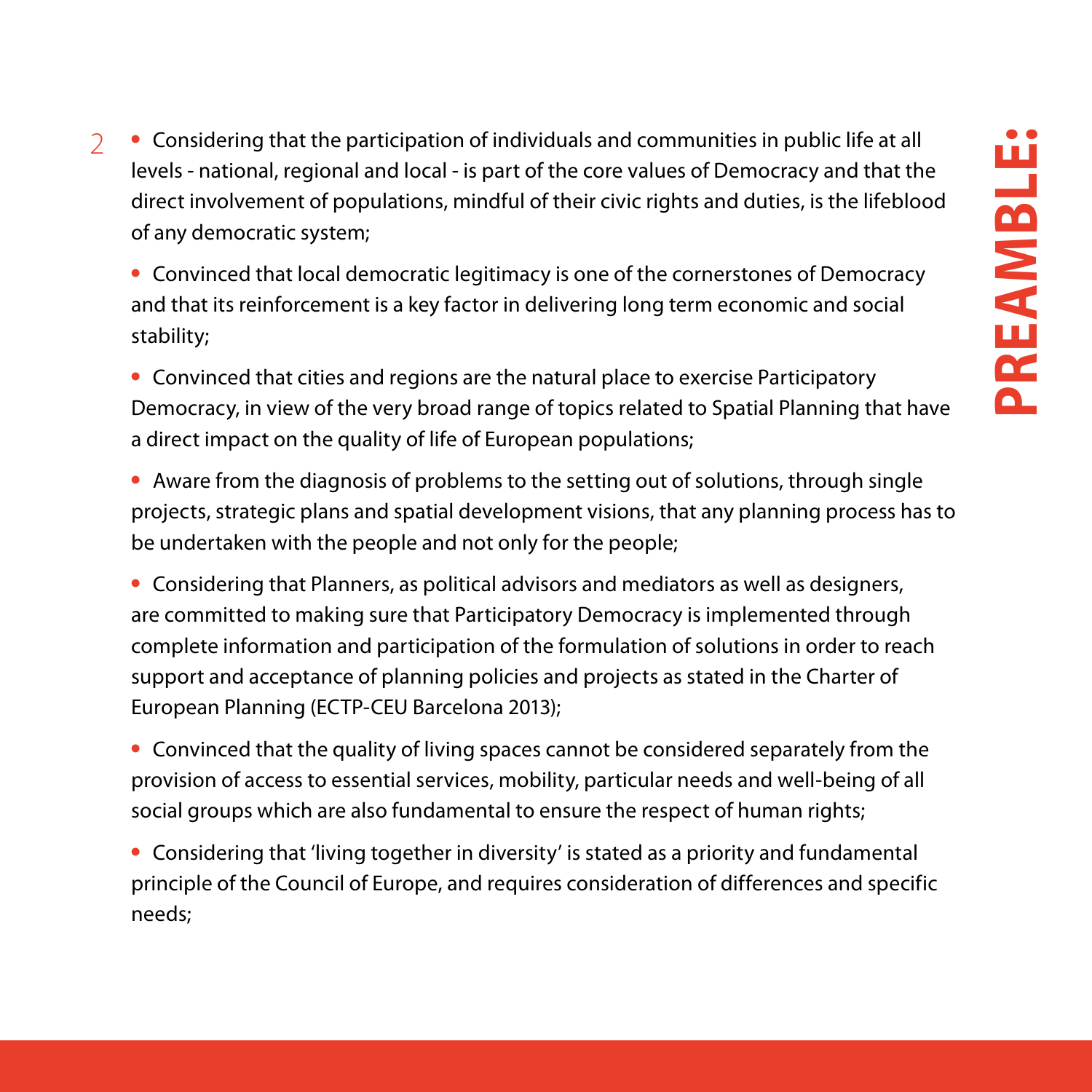**•** Considering that the added value of Participatory Democracy allows more broadly constituted and spatially sensitive application of the Aarhus Convention principles of the right to involvement in decisions that affect a person or a community group;

**•** Considering that democracy has to operate in a new challenging context resulting from the radical political, economic and social developments that have occurred in Europe and through the process of globalization;

**•** Considering that authorities from local to national have and must assume a shared leading role in promoting community participation and that the success of any democratic participation process depends on the commitment of these authorities;

**•** Considering the recognition and enhancement of the role played by civil society, through associations and groups of individuals, as key player and driving force in developing and sustaining a true Participatory Democracy;

**•** Convinced that a healthy model of Participatory Democracy which supports representative Democracy, seeks both inclusive processes and inclusive outcomes, and makes dialogue with local communities part of the formal decision-making arena;

**•** Convinced that the rapidly changing context of social engagement requires stronger integration with participatory processes if traditional representative democratic processes are to retain credibility;

**•** Convinced that the emergence of big data and real time information systems needs to be managed and interpreted through the lens of 'lay knowledge' derived through democratic based participatory processes.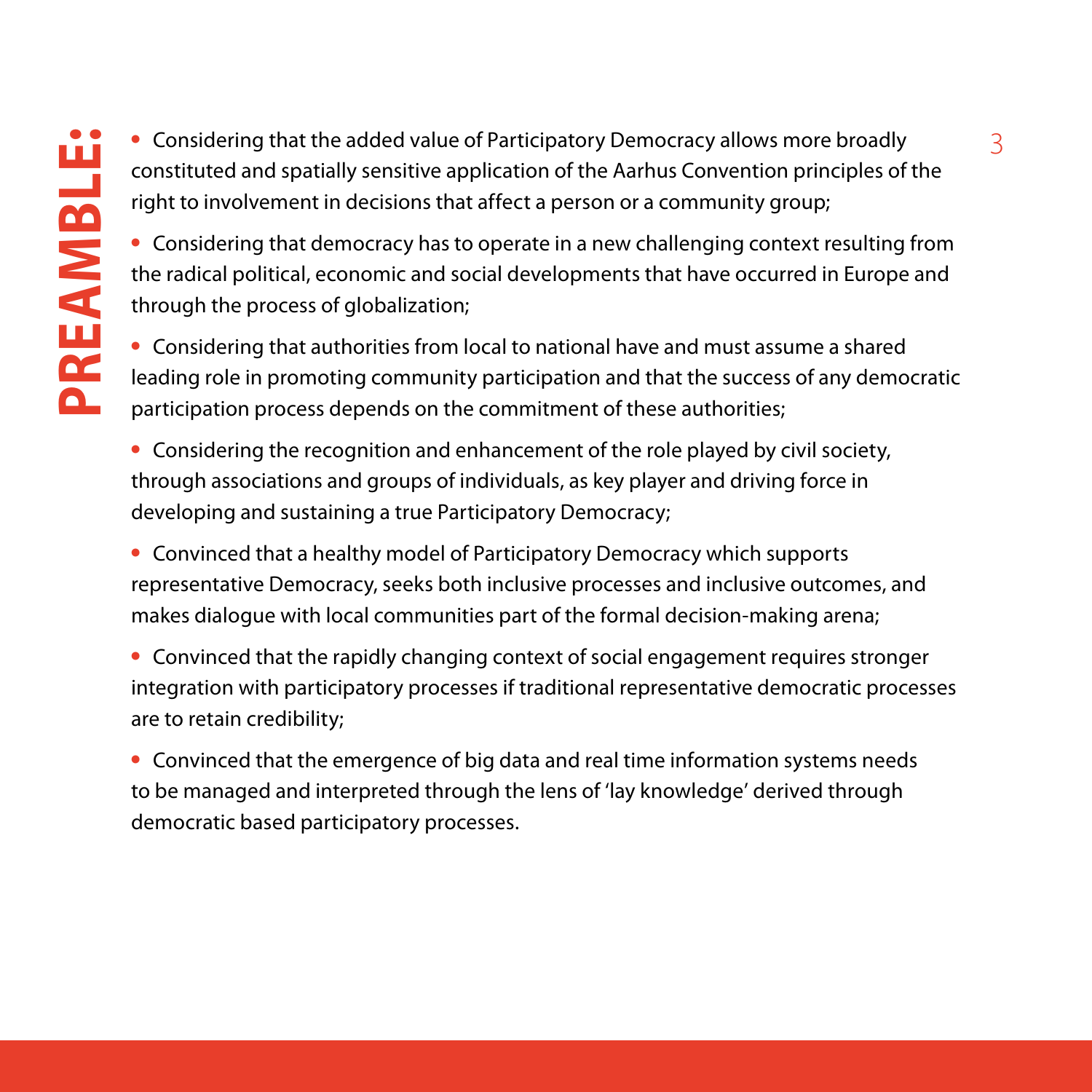# **Have agreed as follows:** <sup>4</sup>



#### **Article 1 - Definition**

A Participatory Democracy process in spatial planning is an approach to public participation to facilitate decisions which minimise conflicts created by competing differences in needs and concerns through co-produced decisions driven by the general common interest.

# **Article 2 - Aims**

Spatial planning policies have a major impact on people's quality of life and quality of living spaces. They guide and support the choices as to where people live, express their cultural diversity, where business can be established, how public utilities and public services are distributed across the territories and how access to them is ensured.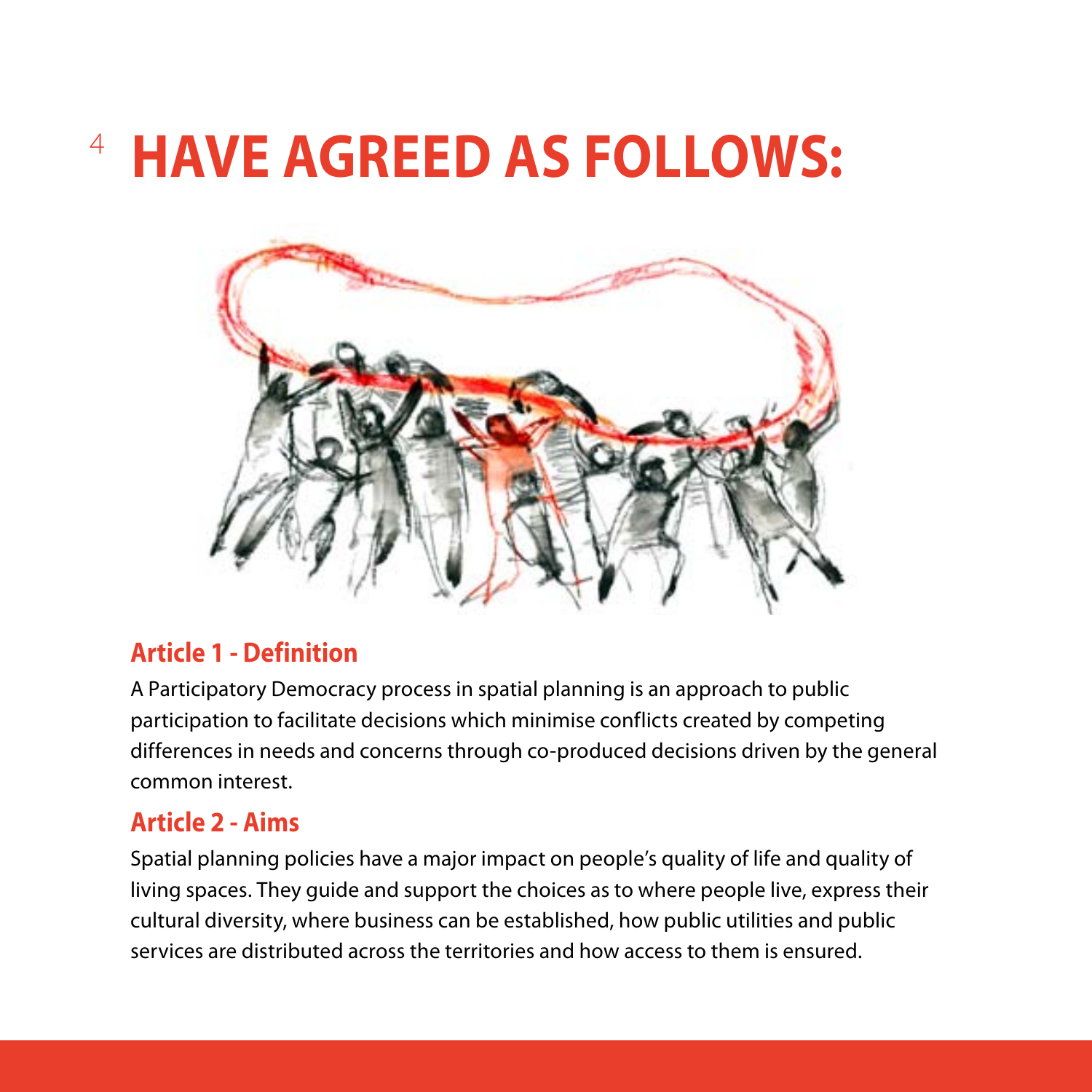These policies must be transparent, responsive and effective, in terms of public participation and delivery of appropriate responses to cultural, social, environmental and economic challenges.

The goal of a Participatory Democracy process in spatial planning is to achieve shared ownership and a common acceptance of plans or policies and programmes of action which will resolve conflicts and achieve a co-produced decision-making in which general interest always prevail on every individual interest.

# **Article 3 - Involvement and representation**

In a Participatory Democracy approach, a broad range of interests and needs are expressed by as wide as possible range of concerned people. The process must enable each of those impacted by or having an interest in a plan, policy or programme of action to participate.

Awareness-raising measures involving appropriate groups in civil society should be considered at the outset as a central part of the process.

# **Article 4 - Information and education**

A Participatory Democracy process implies a full and comprehensive level of information and a full access to it. All the participants have to be provided with all the necessary information and means of communication in order to ensure the same level of understanding.

This requires that processes are promoted through collective learning where all the participants acquire and share the same level of information and the same level of understanding. Knowledge must be therefore developed collectively so that a shared understanding can be built across the diverse participants. This informed process needs to be fostered / promoted by planners.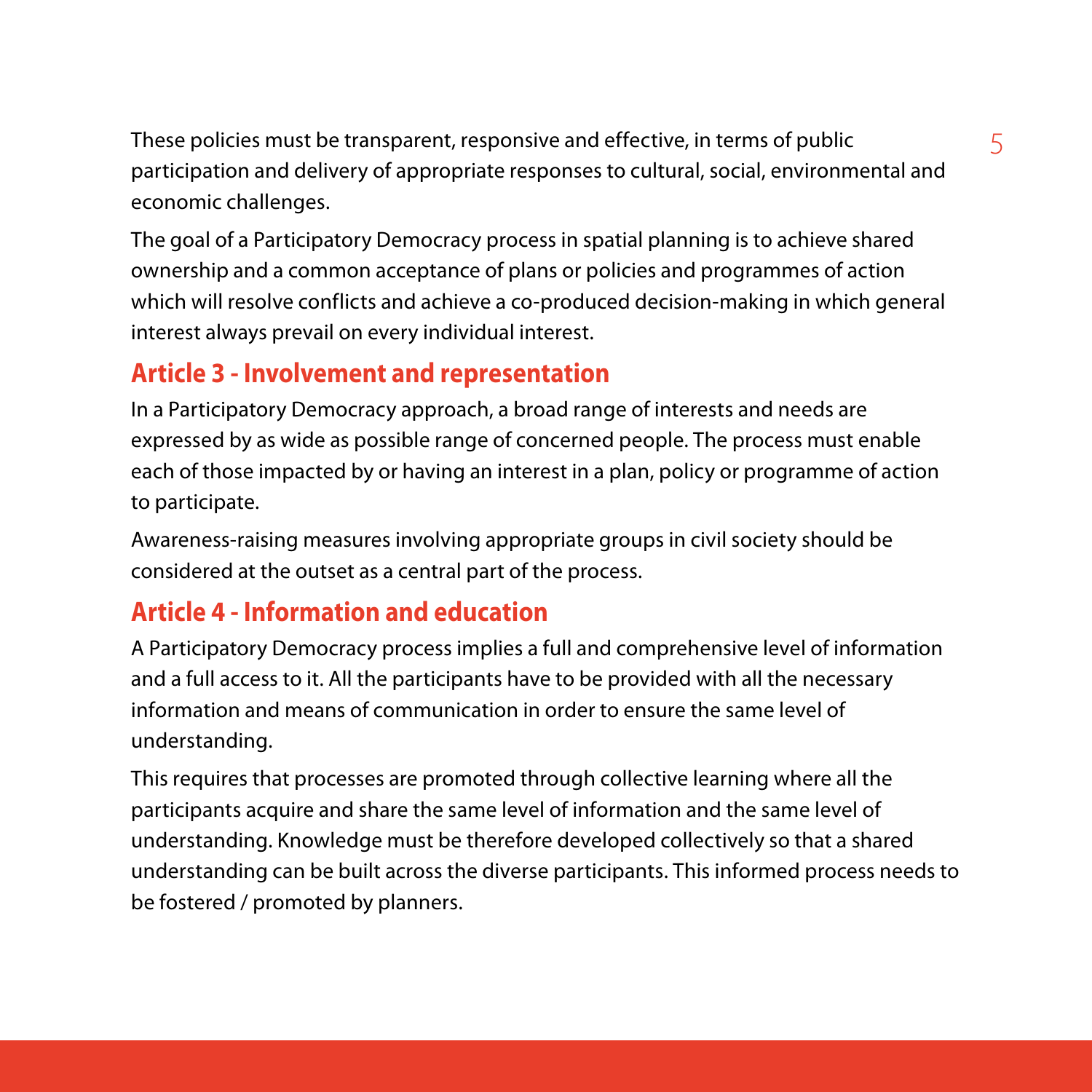#### **Article 5 – Operational Rules**  6

Rules of operation must be tailored from one case to another to be responsive to local circumstances. Methods and processes must vary in relation to the scope of the plans, the planning level and the populations concerned as well as into the local administrative structure.

Nevertheless, a true participatory process cannot be ensured without establishing appropriate robust rules of operation and decision making within the communities involved.

The issue of representation is crucial. It is for the competent public authorities to define the criteria under which the representation of groups of people or individuals corresponds with the legal procedures and have a real interest in delivering action.

# **Article 6 – Access and expression**

Everyone who feels concerned and affected by a planning project or policy must have access to a choice in the means of expression, giving them the opportunity to voice their needs and concerns.

Planning authorities or other bodies involved in the process must ensure that people feel respected, comfortable and free to express their opinions.

All people with a potential interest should be encouraged to express and discuss their needs and concerns in informal, multi-modal and multi-directional exchanges, the goal of which is to improve active dialogue and shared understanding of the challenges, and develop common interests and concerns in order to create a common vision and the possibility of the co-conception of planning solutions.

New technologies must be used. They should be fully accessible, comfortable, convenient, and satisfying the participants. Genuine deliberative and reflective techniques will need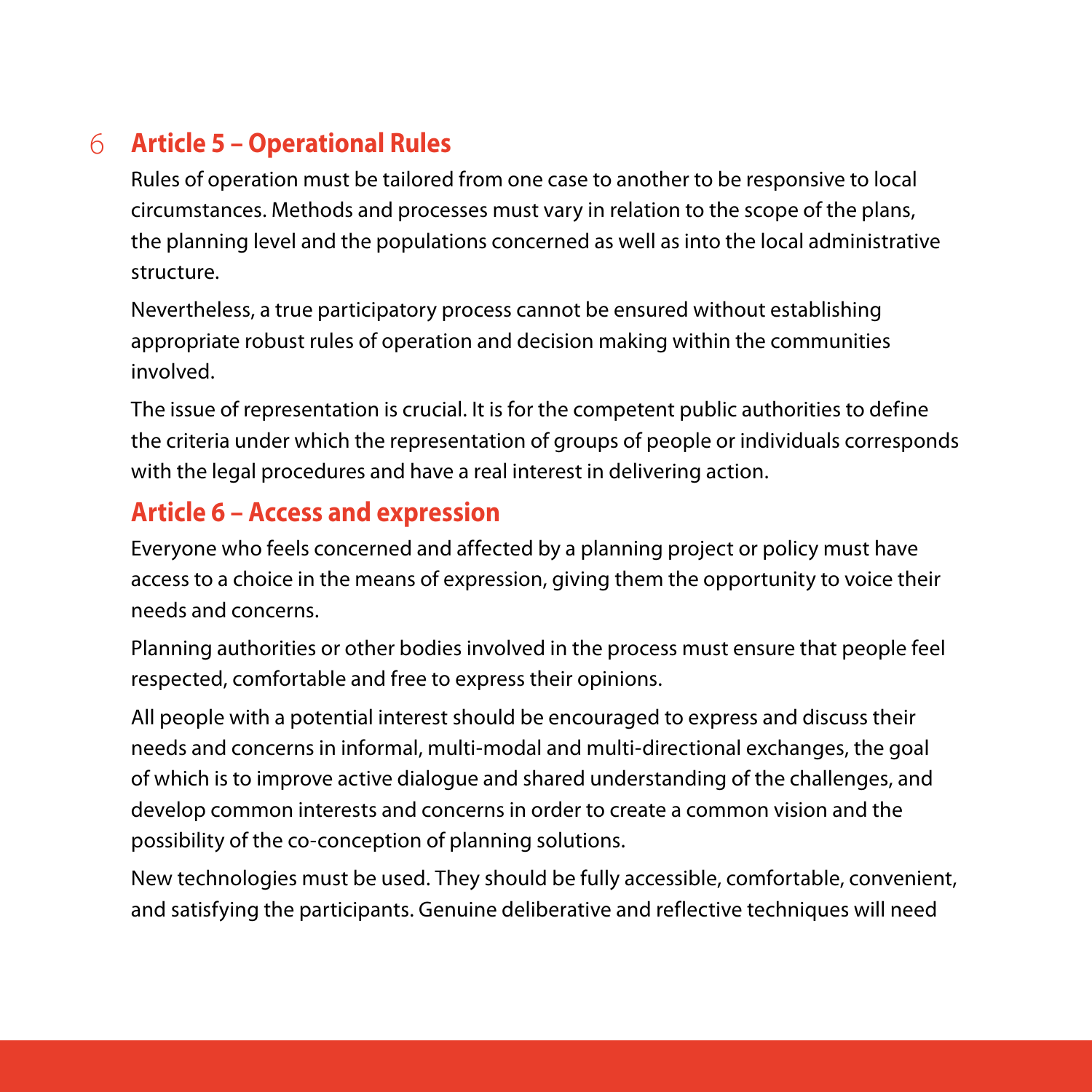to be used and allow participants to express and listen to a variety of perspectives and opinions regarding the issue at hand.

# **Article 7 – Continuity**

All the participants are fully enabled and integrally involved throughout the planning processes from initiation through conception, decision making and implementation to monitoring and evaluation of planning policies.

# **Article 8 – Relevant experts**

It is important that spatial planners with adequate skills as facilitators provide the professional technical support required to enable the full representation of participants' arguments and proposals.

Spatial planners should also provide independent expertise to monitor or audit Participatory Democracy processes and ensure fairness and compliance to rules and laws whilst being open to experimentation and innovation.

# **Article 9 – Decision-making authority**

Decision-making authorities at different levels must undertake participatory planning as part of their responsibility for the processes and/or in taking account of the concerns of stakeholders/participants affected by their decisions. This includes all authorities whose decisions about development have an impact on the quality of life. These authorities must possess or be enabled to acquire an understanding of the specific context and issue, communication skills, technical assistance and time availability.

A public body or authority must be impartial in monitoring and auditing the Participatory Democracy process to ensure that it is open, fair, inclusive and unbiased. Therefore there should be recourse to an independent appeal process to protect the rights of individuals and communities in the participatory process.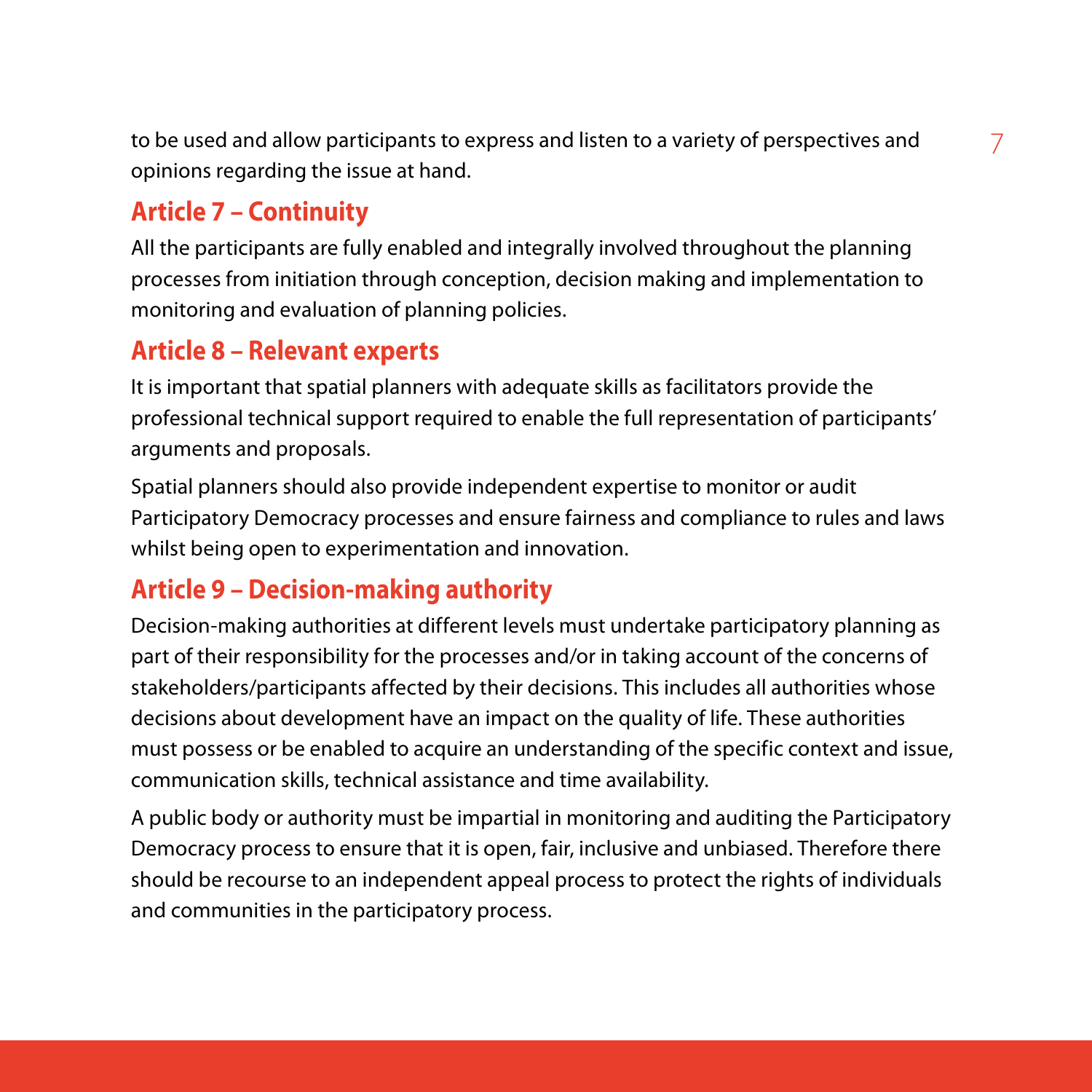#### **Article 10 – Monitoring of the implementation of the Charter** 8

A group of experts set by ECTP-CEU, in partnership with relevant Council of Europe and European Union relevant bodies, will assist in the development of, and advise on, the implementation and monitoring of the Charter. This will also enable the dissemination of experience about the good practice and about practices which should be avoided and discouraged.

### **Article 11 – Awards**

In addition to the promotion of this Charter, the Signatories to it will disseminate and celebrate good practice and exchange of experiences, including through the granting of specific awards of excellence in Participatory Democracy.

# **Article 12 – Relationship with other instruments**

The provisions of this Charter are in line with and directly inspired by the Charter of European Planning.